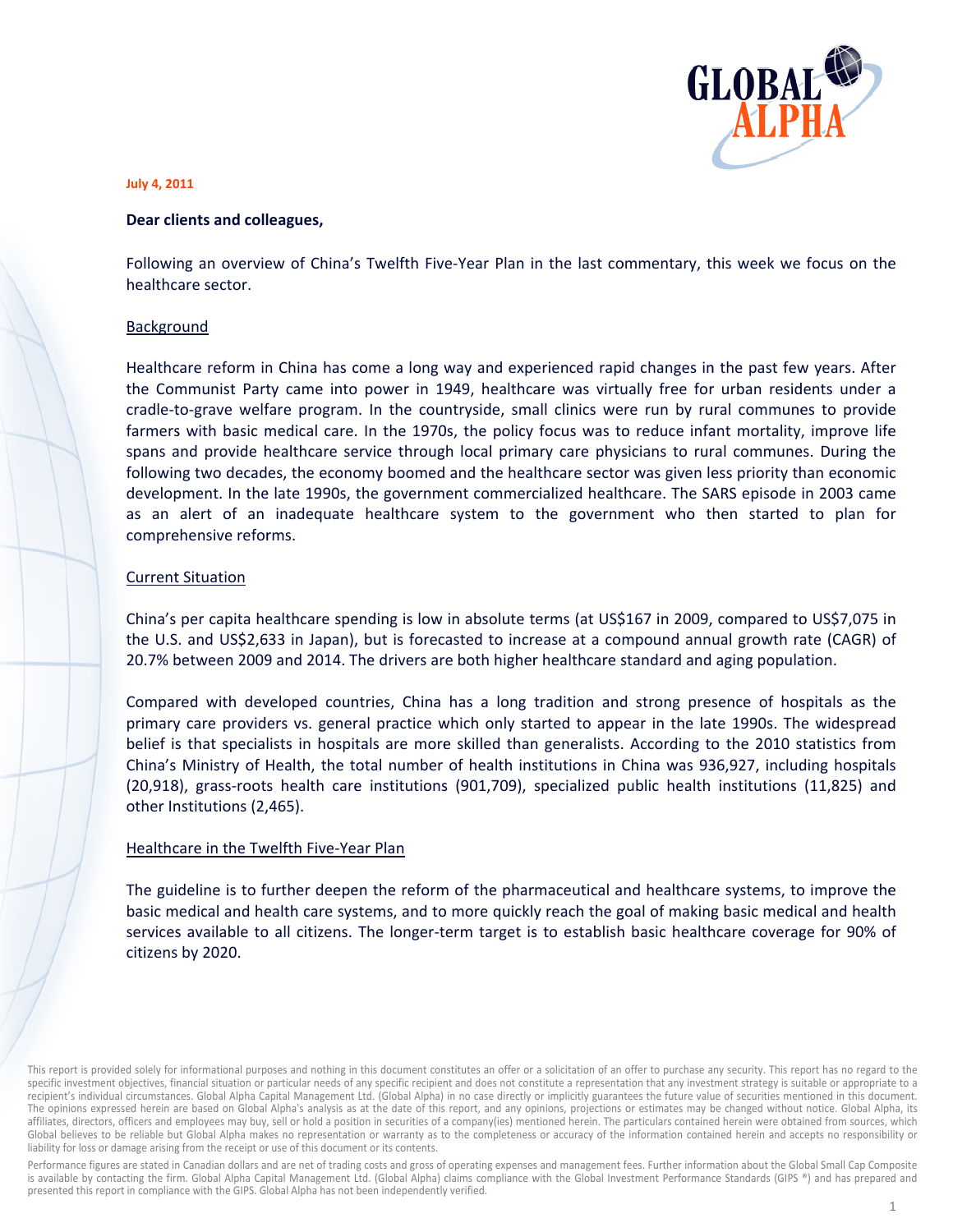

# Two pillars of China's healthcare reform

Two pillars, the essential medicine system and the reform of state-run hospital, are designed to address the problem of high medical costs and low accessibility of medical services. Both are closely linked due to a long history of low government funding for state-run hospitals which often covers only 10% of the hospitals' operating costs. Doctors have generated income for hospitals by aggressively prescribing expensive, and sometimes unnecessary, medicines and treatments.

# Opportunities

After studying the specifics of the Twelfth Five-Year Plan, we've identified several strong growth areas in which investors may participate.

# 1. Drug distribution

The government encourages industry consolidation in the drug distribution market. Investors may eye on industry leaders or potential takeover targets.

China aims to control healthcare costs by consolidating China's drug-distribution market. This market is expected to grow at a CAGR of 23% from 2009 to 2014. In 2009, there were over 13,400 pharmaceutical distributors in the nation, with the three largest - Sinopharm, Shanghai Pharma and Jointown Pharmaceutical, accounting for only 20.9% of the market. In comparison, the three largest distributors in the U.S. accounted for 97% of the market.

By 2015 China aims to create three national pharmaceutical distributors, each with annual revenues of at least RMB 100 billion; and to have the top 100 pharmaceutical wholesalers to account for at least 85% of sales in the drug market.

# 2. Medical device

The Plan indicates that domestically-made device will be the primary choice of government purchase. Investors may look for the domestic leaders in medical device.

Currently, majority of high end devices are imported. For example, 92% of CT sold in China in 2010 was made by GE, Siemens, Philips, Neusoft/Philips JV and Toshiba. 50% of MRI sold in China was made by GE, Siemens and Philips.

# 3. Drug development

The plan indicates that Chinese government and private sector will invest RMB 40 billion in new drug development. It defined ten therapeutic areas: 1) cancer, 2) cardio vascular diseases, 3) cerebral vascular diseases, 4) neurodegenerative diseases, 5) diabetes, 6) CNS diseases, 7) autoimmune diseases, 8) drugresistant bacteria infection, 9) Tuberculosis, and 10) viral infection. Five large and new therapeutic areas were also identified: 1) Alzheimer's diseases, 2) obesity, 3) metabolic diseases, 4) anti-aging treatments, and 5) prevention of infections.

Performance figures are stated in Canadian dollars and are net of trading costs and gross of operating expenses and management fees. Further information about the Global Small Cap Composite is available by contacting the firm. Global Alpha Capital Management Ltd. (Global Alpha) claims compliance with the Global Investment Performance Standards (GIPS ®) and has prepared and presented this report in compliance with the GIPS. Global Alpha has not been independently verified.

This report is provided solely for informational purposes and nothing in this document constitutes an offer or a solicitation of an offer to purchase any security. This report has no regard to the specific investment objectives, financial situation or particular needs of any specific recipient and does not constitute a representation that any investment strategy is suitable or appropriate to a recipient's individual circumstances. Global Alpha Capital Management Ltd. (Global Alpha) in no case directly or implicitly guarantees the future value of securities mentioned in this document. The opinions expressed herein are based on Global Alpha's analysis as at the date of this report, and any opinions, projections or estimates may be changed without notice. Global Alpha, its affiliates, directors, officers and employees may buy, sell or hold a position in securities of a company(ies) mentioned herein. The particulars contained herein were obtained from sources, which Global believes to be reliable but Global Alpha makes no representation or warranty as to the completeness or accuracy of the information contained herein and accepts no responsibility or liability for loss or damage arising from the receipt or use of this document or its contents.